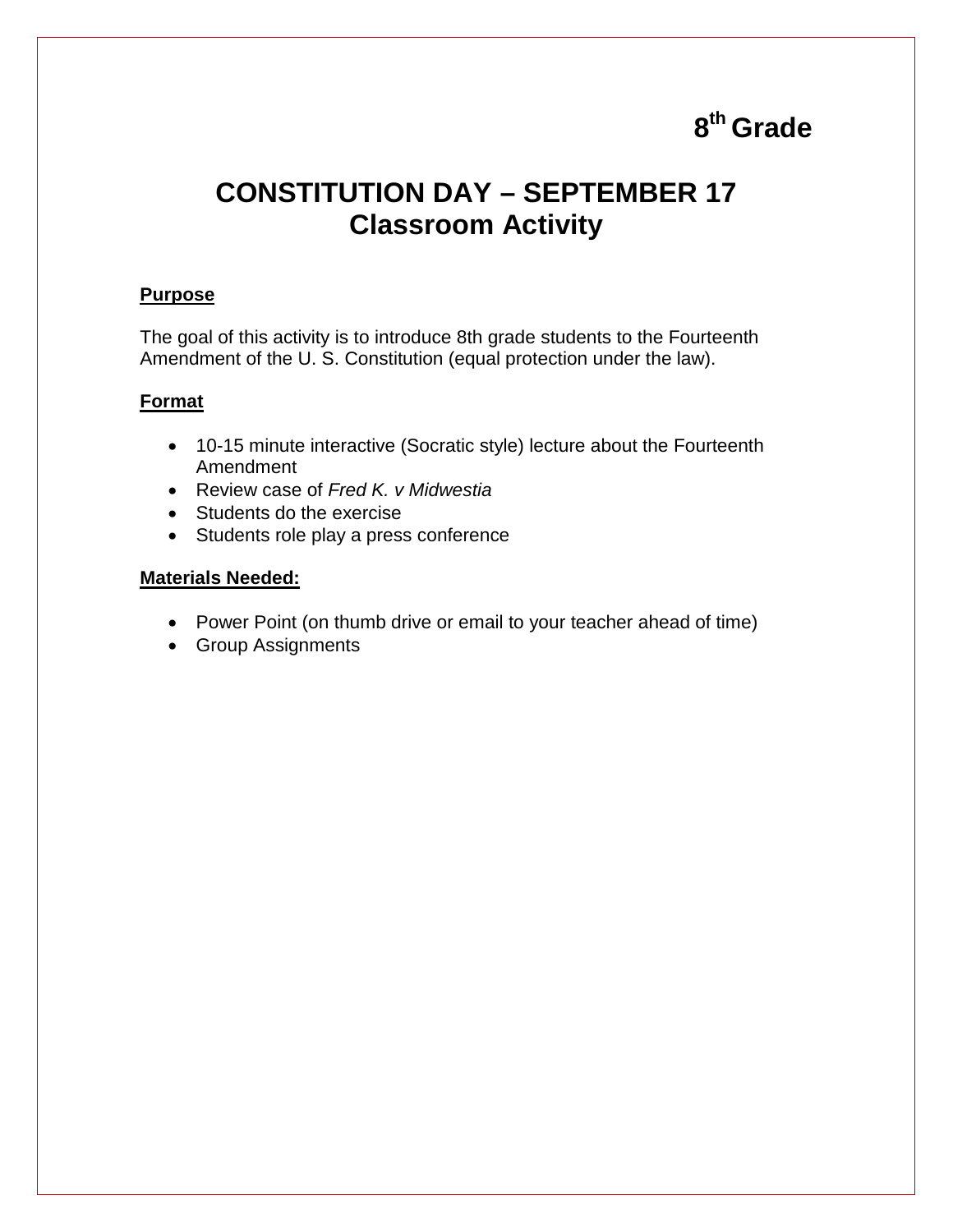## **Interactive Lecture (10-15 minutes)**

- Introduce yourself and spend a couple of minutes telling the students what kind of law you practice.
- Make your lecture interactive by asking the students if they know some of the following information:
	- o The U.S. Constitution was created on September 17, 1787 and ratified on June 21, 1788 in Boston, Massachusetts
		- was drafted by America's founders as the fundamental law of the nation
		- was intended to organize the government and define the rights and responsibilities of citizens and elected representatives
		- guarantees justice and equality and under the law for all Americans
		- James Madison drafted the Bill of Rights (the first 10 amendments) in 1789 and they were adopted in 1791.
	- $\circ$  The 14<sup>th</sup> Amendment states:

*"[N]o state shall make or enforce any law . . . which shall deprive any person of life, liberty, or property ... nor deny to any person within its jurisdiction the equal protection of the laws."*

- o The Fourteenth Amendment guarantees the right to equal protection under the law.
- o The amendment restricts the government; not private individuals/groups
- o What are some examples of characteristics of people that has resulted in disparate (unequal) treatment by the government?
	- nace:
	- ethnicity;
	- **qender;**
	- **citizenship**
	- **residency**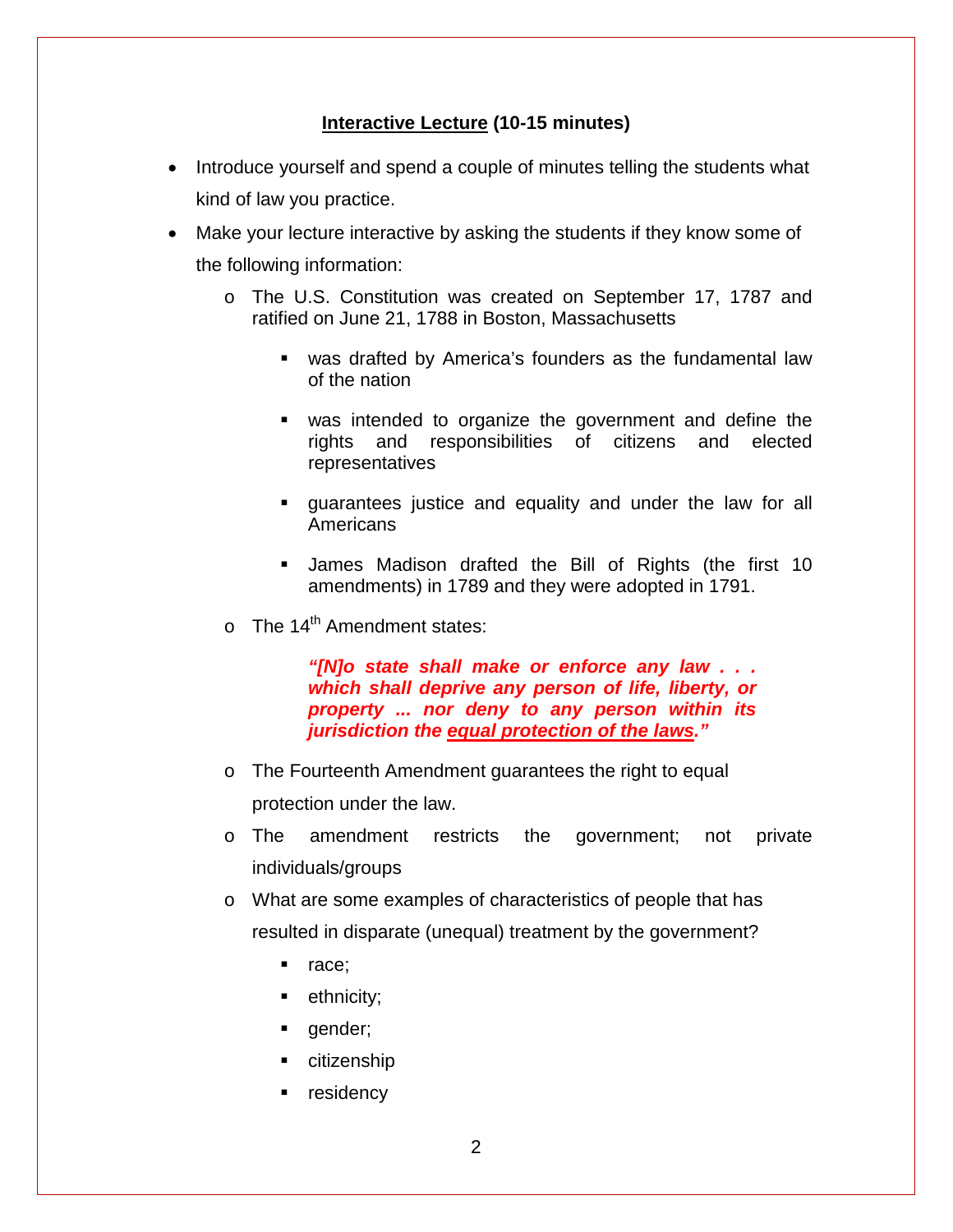- "Individual right to equal treatment" must be balanced against the President's Constitutional duty to protect the security of the country as a whole.
- Article II, Sections 2 & 3 of the Constitution state:

*"The President shall be Commander in Chief of the Army and Navy of the United States, and the militia of the several states when they are called into the service of the United States . . and [the President] shall take care that the laws be faithfully executed."*

- o Meaning of Sections 2 & 3:
	- states the basic mission of the executive branch to enforce the law;
	- **EXEDENT** justifies the President taking sweeping action to carry out the law;
	- permits the President (Commander in Chief) to issue Executive Orders having the force of law - until Congress passes conflicting law or court rescinds the Order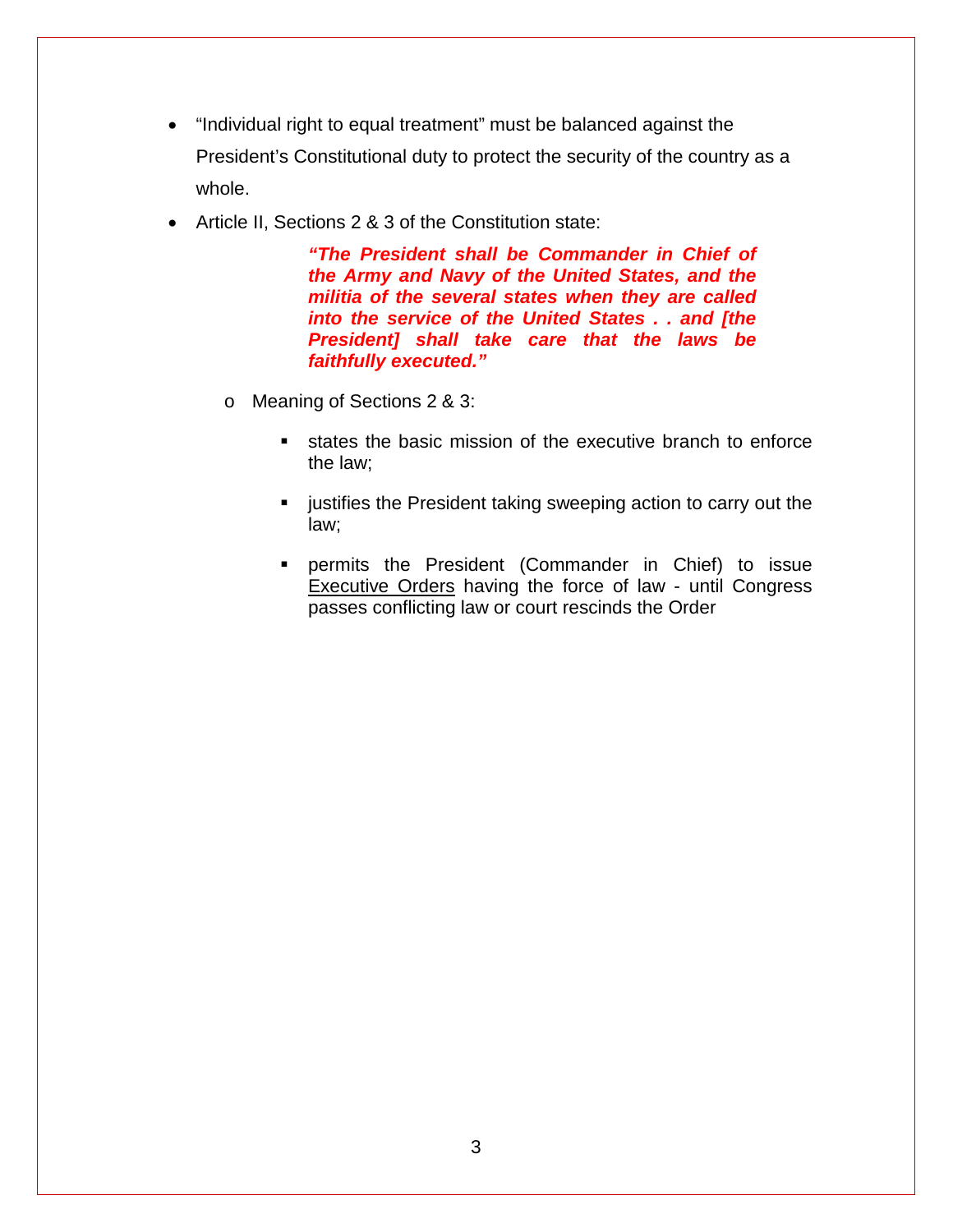#### *Fred K. v Midwestia*

Midwestia is a beautiful country, rich in resources and populated by people who emigrated from other countries over many generations. Midwestian citizens treat one another as equals under their Constitution and other laws. They elect their leaders through a democratic process. The majority of the citizens are grateful for the freedoms they enjoy and their "enlightened" way of life.

Midwestians hail from many cultural backgrounds that they proudly and openly honor in their free country. The vast majority of citizens are descendants of Wolverines or Spartans, but some are of Hawkeye descent. Others have Boiler Maker blood from 100 years ago. Still others are descended of the Gophers and the Wild Cats.

About 200,000 Midwestians come from descendants of Badgers who once lived in the Badger nation to the north.

Since arriving in Midwestia 200 years ago, Midwestians managed to put aside deep cultural rivalries and live together in peace and harmony until three months ago, when Midwestia was viciously attacked by the Badger nation to the north. It was a surprise attack, and many Midwestians were brutally killed. The Badgers are powerful and have vowed to continue their maniacal destruction of Midwestia. Midwestian government does not know yet whether the attack was an "inside job" or whether it emanated from the Badger nation to the north.

Citizens of Midwestia are shocked, angry and frightened. They believe that all they have worked for is at risk, and their own family's lives are in danger.

Midwestia's President declared war immediately and instructed the military to attack the Badger nation with all possible force.

Midwestians have become increasingly suspicious of their friends, neighbors and classmates whose ancestors hail from the Badger nation. They fear these people will be sympathetic to the Badger nation and become traitors. They are even worried that some of them might have had something to do with the attack.

Meanwhile, many Badger-Midwestians feel like everyone is watching them and suspecting them when they have done nothing to deserve it except have a great grandparent from another land that happens to be attacking their own country.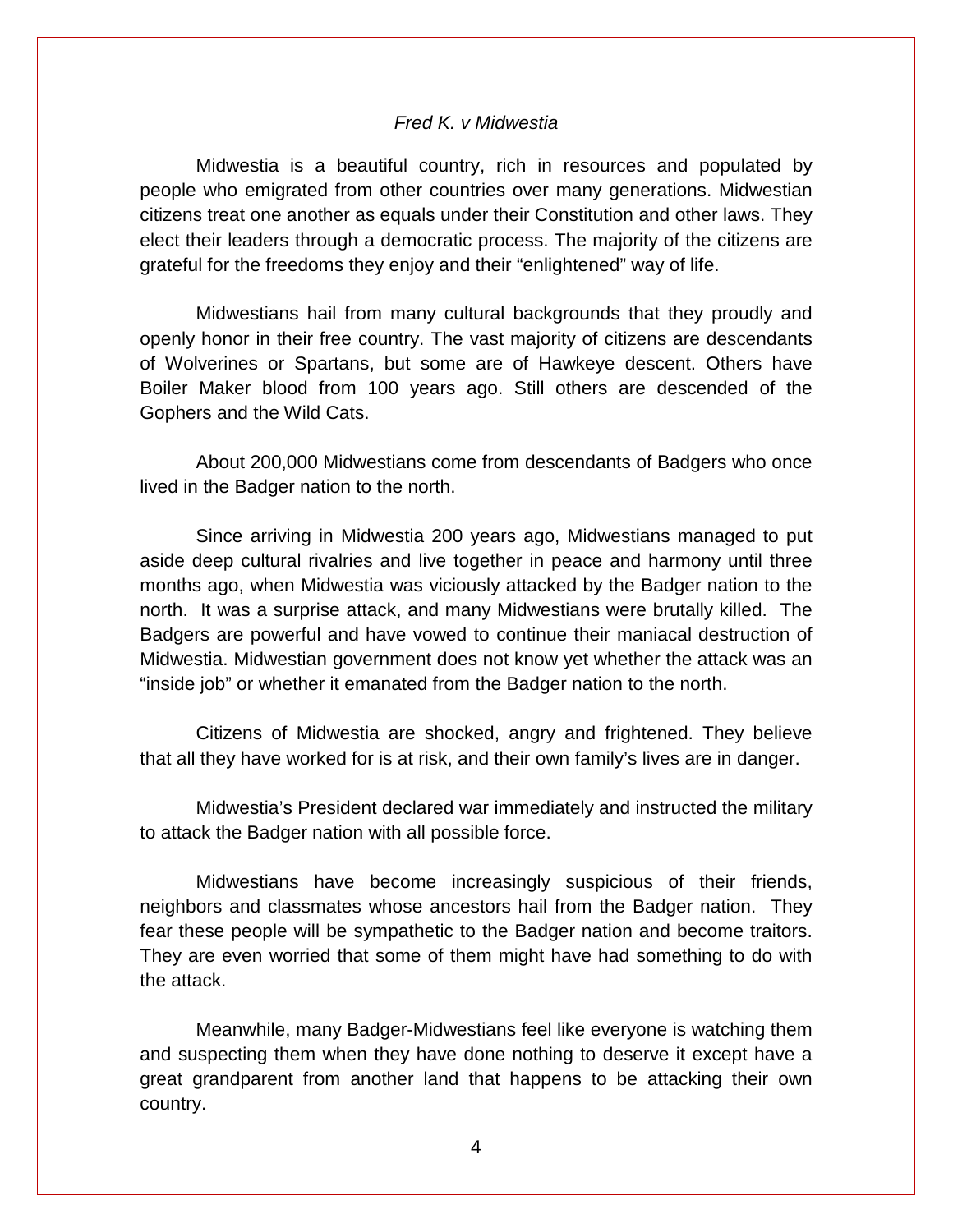In the midst of the increasing fear and suspicion of Badger-Midwestians, the President signed Executive Order "Operation Safe" requiring all 200,000 Midwestians of Badger heritage to voluntary relocate to military camps where they will be confined and watched until the conflict with the Badgers ends. Military officials are ordered to arrest any citizen of Badger heritage who does not voluntarily move to the camps.

Fred K. was born in Midwestia. His parents moved to Midwestia from the Badger nation as children. Fred is 35 years old and works in a bicycle factory in Midwestia's largest industrial city. Fred decided he would not willingly go to a military camp as ordered by the President because he is not a traitor and needs to work in order to provide food for his wife, who is of Wolverine descent, and his children, who are part Badger and part Wolverine.

Fred was arrested last week and put in jail because of his refusal to go to the military camp. He and his part-Badger children will be moved to a nearby camp soon against his will.

Fred's Wolverine wife has notified the Midwestian Constitutional Rights Organization (MCRO), a non-profit agency staffed by recent graduates of Midwestia Law School and charged with protecting the citizens' rights under the Midwestia Constitution, about Fred's plight.

MCRO has agreed to represent Fred in a lawsuit against the Midwestian government to release him under the 14<sup>th</sup> amendment of Midwestia's Constitution. MCRO will argue that Fred has been unfairly discriminated against and denied equal protection under the law quaranteed by the  $14<sup>th</sup>$  Amendment.

Everyone in Midwestia is talking about the case and expressing conflicting opinions. The National Press Association is convening a panel discussion this evening at 9:00 p.m. It will be broadcast to the entire nation and all regular programming will be pre-empted.

The President of Midwestia and key members of Congress will be watching and listening. Members of each group below will participate in the panel discussion:

- 1. Midwestia Constitutional Rights Organization (MCRO)
- 2. Congressional Public Policy Committee on National Security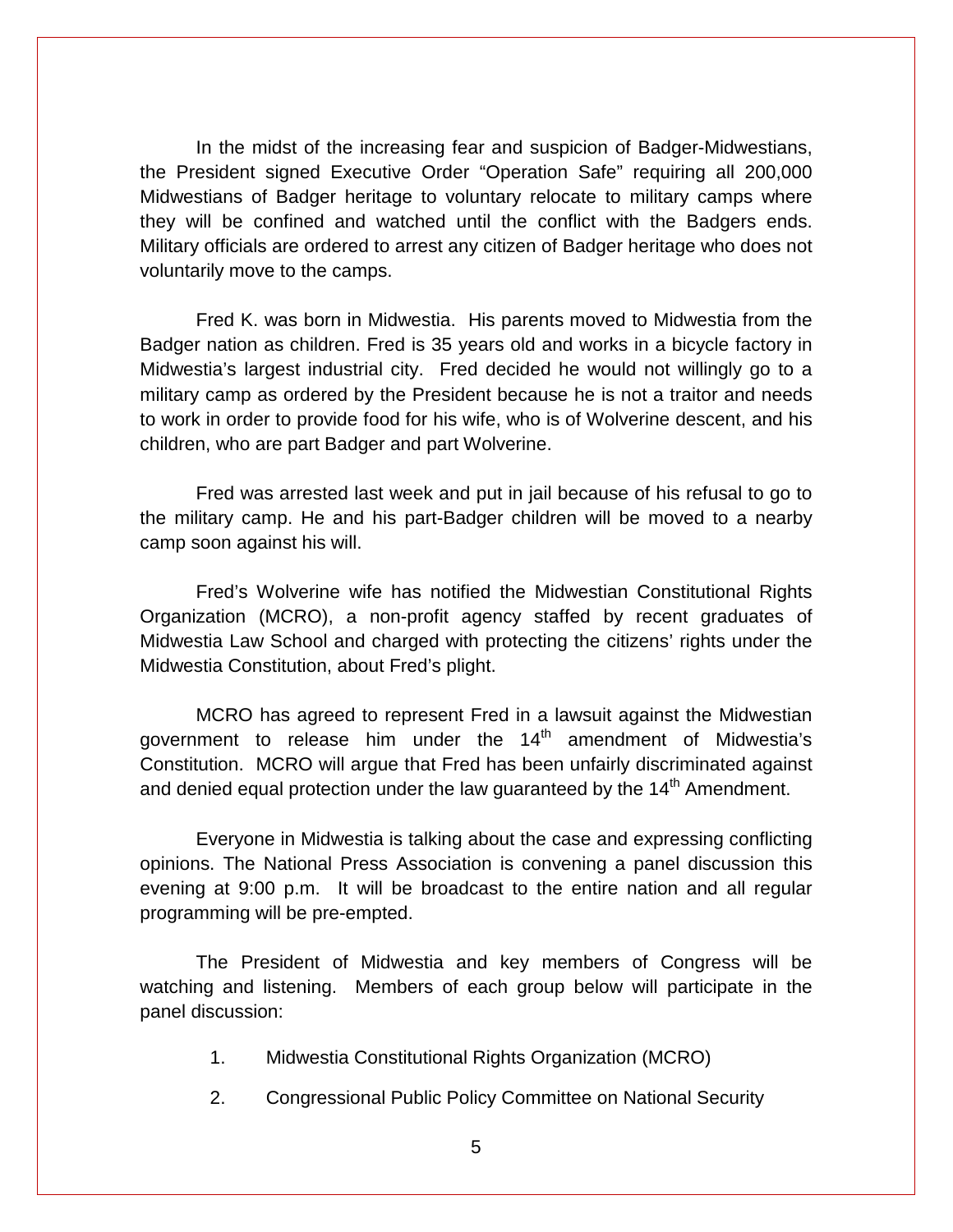- 3. National Association for the Advancement of Badger-Midwestians
- 4. Midwestia Military and Defense Department Task Force

You will divide into these 4 groups to prepare for the press conference, and designate one student/group to sit on the panel, but first, you need to know the LAW.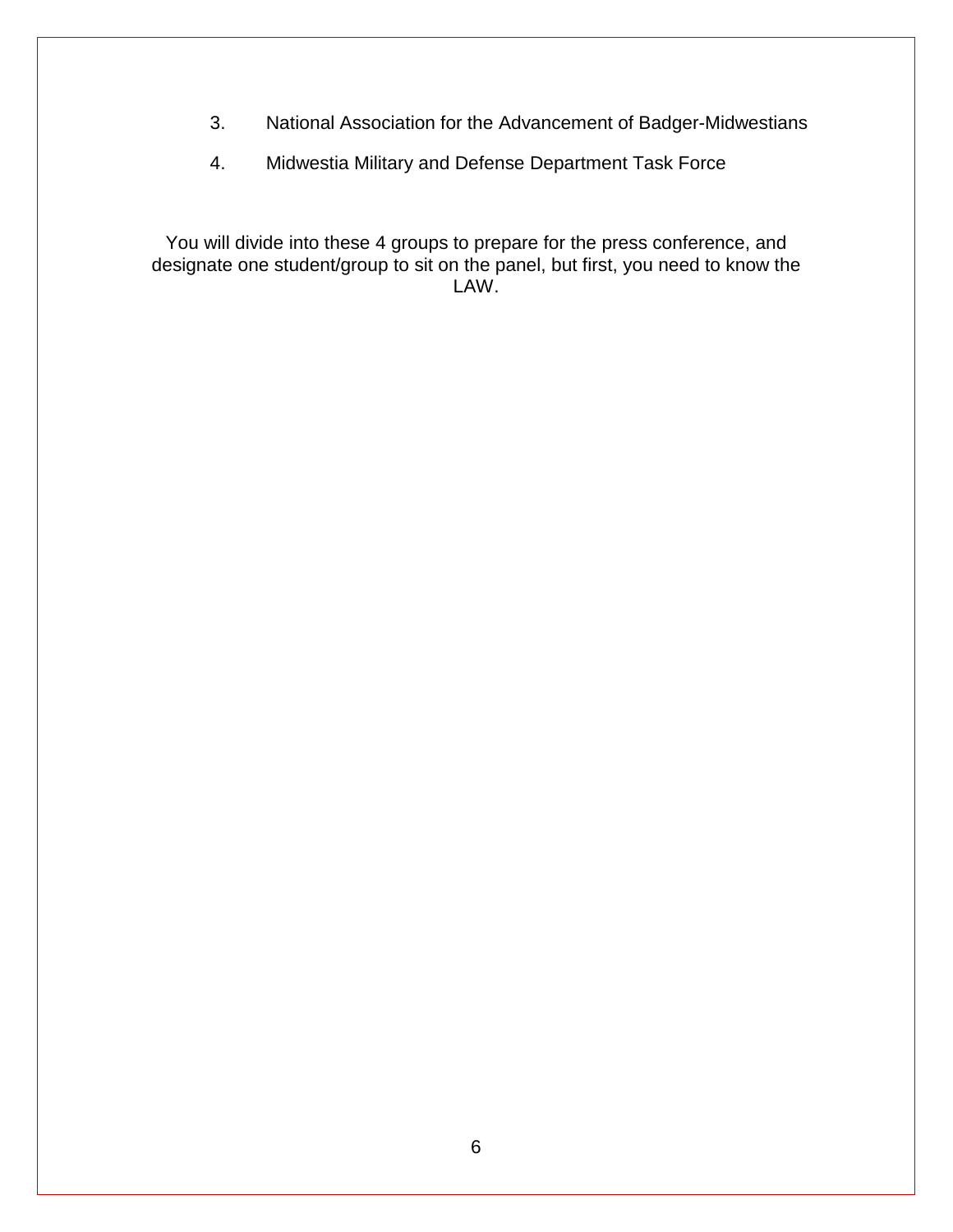#### Midwestian Law

Article 5, Section 1 of the Midwestia Constitution states:

*"No person within Midwestia shall be denied equal protection of the law."*

What does "equal protection of the law mean"?

The Midwestia Supreme Court defined "equal protection of the law" in *Blue v Board of Education*:

*Equal protection of the law means that our nation's laws must treat all persons equally unless there is some very important reason to treat people differently. If the government wants to treat some people differently because of the ancestors came from a particular place, then the government must prove two things:*

*a. First, the government must prove that there is an 'extremely important purpose' for treating some people differently than others.* 

*b. Second, the government must prove that no other way to achieve this extremely important purpose exists that is 'less restrictive of freedom.'* 

*c. If we look at all of the facts in a particular situation and conclude that the government has failed to prove either one of these things, then the government's action is unconstitutional.*

Article 2, Section 3 of the Midwestia Constitution states:

*"The President shall be the chief officer in charge of protecting the national security of Midwestia."*

The Midwestia Supreme Court said in *Bin Lawless v U.S.* 

*When the President is acting to protect national security, the President has the authority to issue Executive Orders. … Whether Executive Orders comply with the Midwestia Constitution is a question for the Supreme Court to decide.*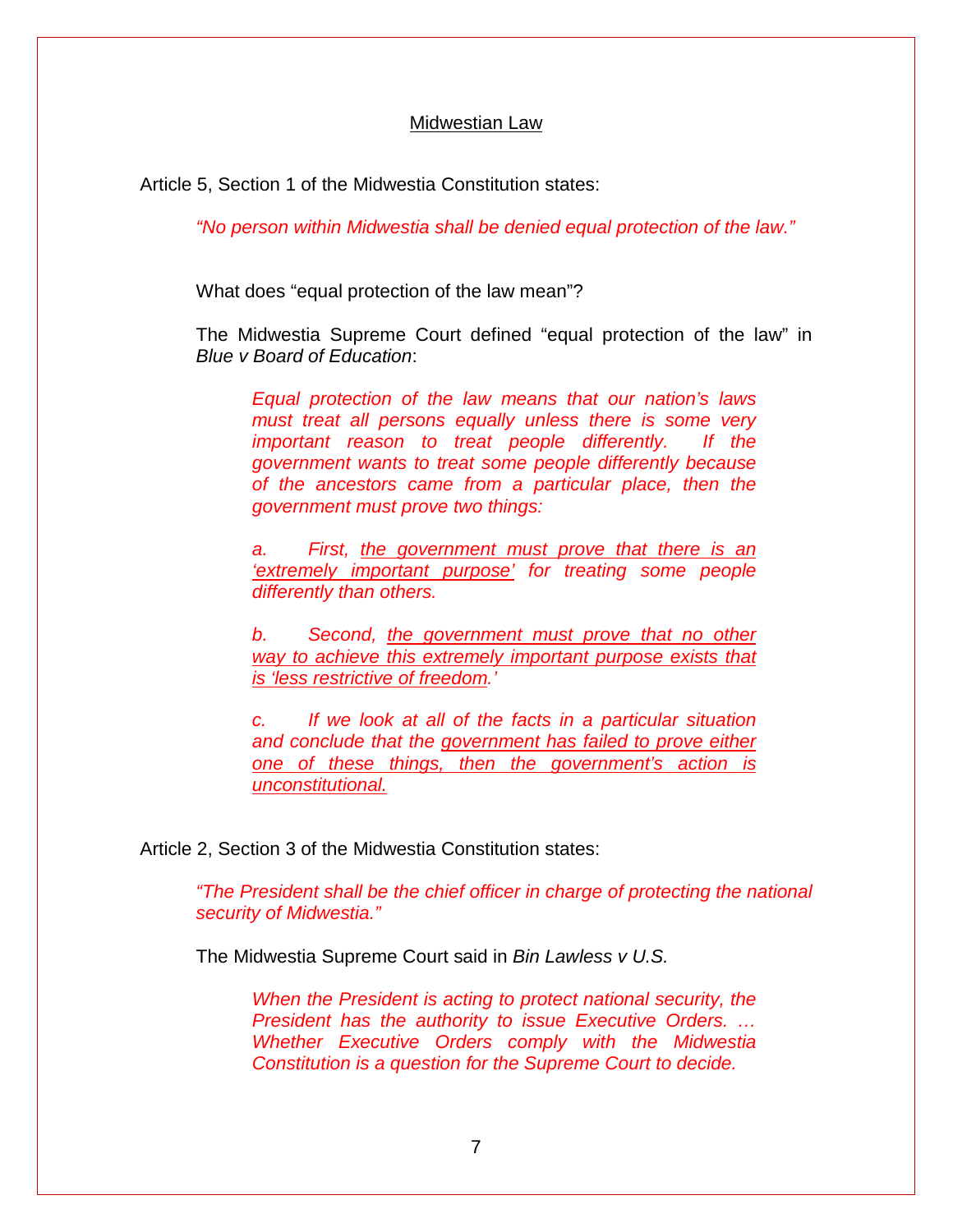# Midwestia Constitutional Rights Organization (MCRO)

Using the Midwestia Constitution, give three legal arguments in support of Fred K.'s decision not to voluntarily move to a military camp:

How will you respond to criticism that in a time of extreme crisis, the President's

\_\_\_\_\_\_\_\_\_\_\_\_\_\_\_\_\_\_\_\_\_\_\_\_\_\_\_\_\_\_\_\_\_\_\_\_\_\_\_\_\_\_\_\_\_\_\_\_\_\_\_\_\_\_\_\_\_\_\_\_\_\_\_

Executive Order is necessary for the security of the nation?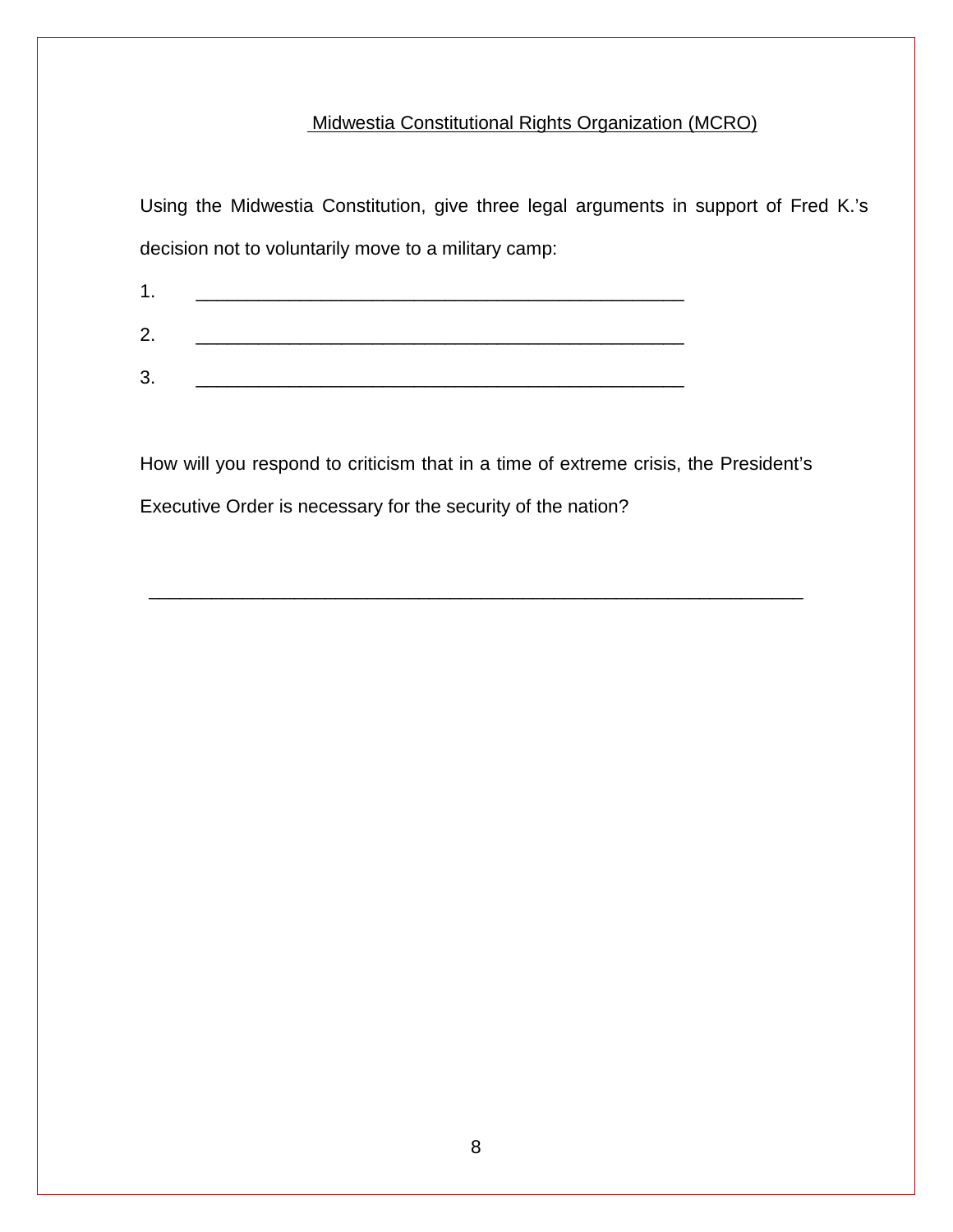# Congressional Public Policy Committee on National Security

Using the Midwestia Constitution to justify your decisions, give 3 legal arguments supporting the President's decision to remove Badger-Midwestians to military camps:

How will you respond to criticism that Badger-Midwestians are being singled out for unfair treatment?

\_\_\_\_\_\_\_\_\_\_\_\_\_\_\_\_\_\_\_\_\_\_\_\_\_\_\_\_\_\_\_\_\_\_\_\_\_\_\_\_\_\_\_\_\_\_\_\_\_\_\_\_\_\_\_\_\_\_\_\_\_\_\_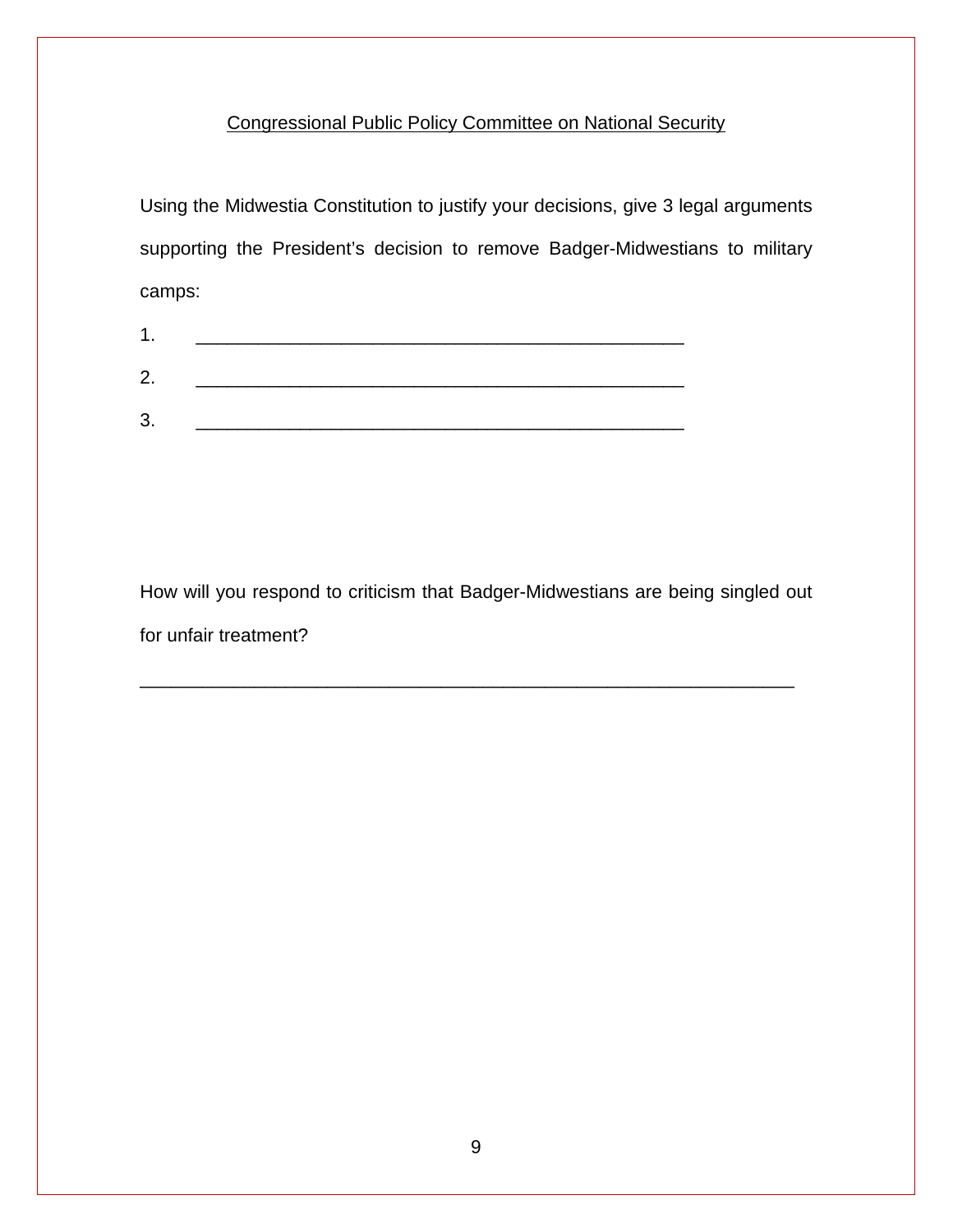# National Association for the Advancement of Badger-Midwestians

Prepare a statement to read at the press conference explaining why the President is unfairly discriminating against Midwestians of Badger descent, including:

- 1. the impact of the President's decision on Fred's basic rights
- 2. the impact of the President's decision on Fred's family and customers

\_\_\_\_\_\_\_\_\_\_\_\_\_\_\_\_\_\_\_\_\_\_\_\_\_\_\_\_\_\_\_\_\_\_\_\_\_\_\_\_\_\_\_\_\_\_\_\_\_\_\_\_\_\_

3. the impact of the President's decision on Midwestian society as we know it

\_\_\_\_\_\_\_\_\_\_\_\_\_\_\_\_\_\_\_\_\_\_\_\_\_\_\_\_\_\_\_\_\_\_\_\_\_\_\_\_\_\_\_\_\_\_\_\_\_\_\_\_\_\_\_\_\_\_

\_\_\_\_\_\_\_\_\_\_\_\_\_\_\_\_\_\_\_\_\_\_\_\_\_\_\_\_\_\_\_\_\_\_\_\_\_\_\_\_\_\_\_\_\_\_\_\_\_\_\_\_\_\_\_\_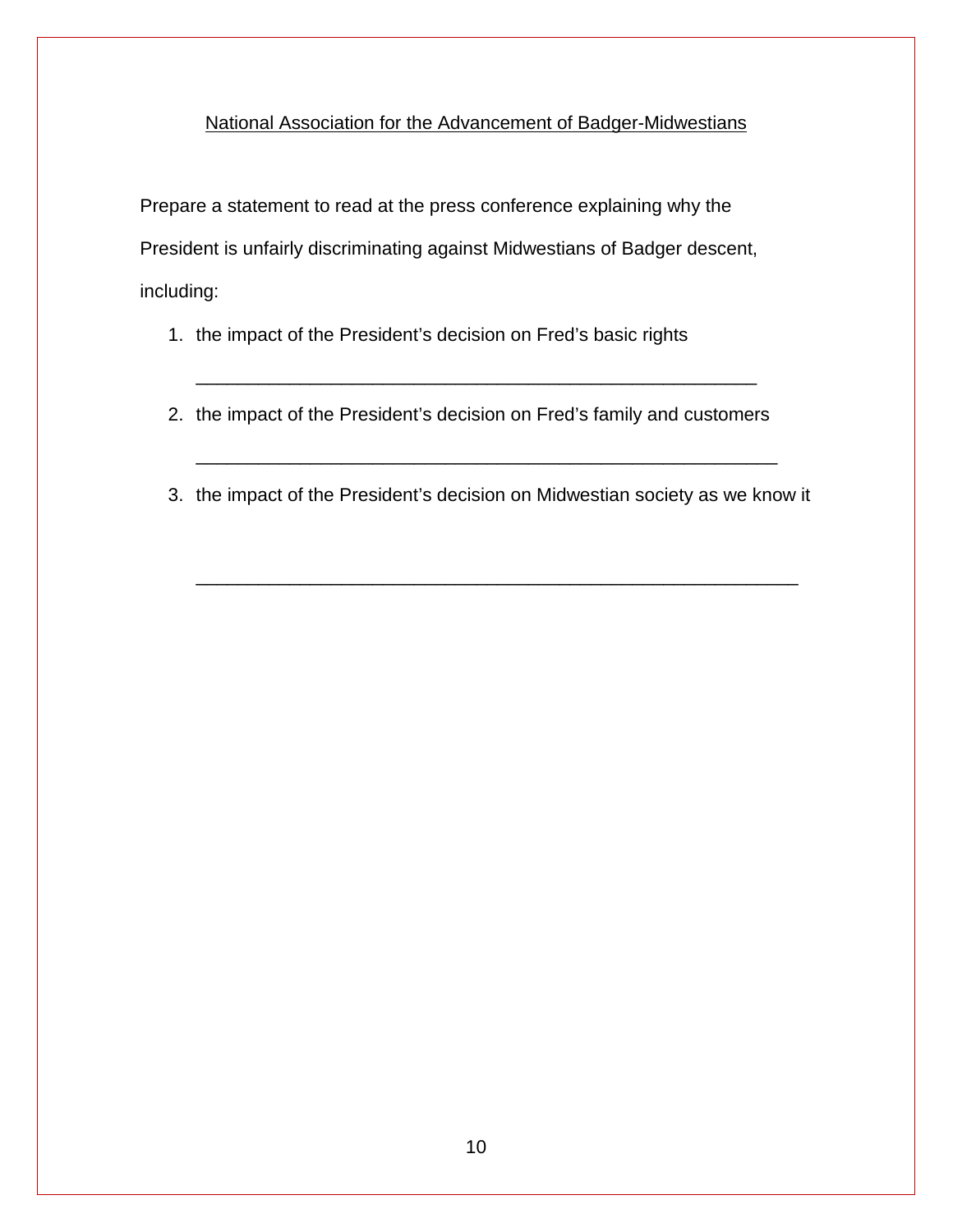## Midwestia Military and Defense Department Task Force

It is your job to explain to the public during the press conference the role of the military under the President's Executive Order – it is your job to reassure Midwestians that you are acting in the nation's best interests. Tell the people:

- 1. How will the military remove Badger-Midwestians to the camps?
- 2. What will the military do if Badger-Midwestians refuse to go voluntarily?

\_\_\_\_\_\_\_\_\_\_\_\_\_\_\_\_\_\_\_\_\_\_\_\_\_\_\_\_\_\_\_\_\_\_\_\_\_\_\_\_\_\_\_\_\_\_\_\_\_\_\_\_\_\_\_\_\_\_

\_\_\_\_\_\_\_\_\_\_\_\_\_\_\_\_\_\_\_\_\_\_\_\_\_\_\_\_\_\_\_\_\_\_\_\_\_\_\_\_\_\_\_\_\_\_\_\_\_\_\_\_\_\_\_\_\_\_

\_\_\_\_\_\_\_\_\_\_\_\_\_\_\_\_\_\_\_\_\_\_\_\_\_\_\_\_\_\_\_\_\_\_\_\_\_\_\_\_\_\_\_\_\_\_\_\_\_\_\_\_\_\_\_\_\_\_

\_\_\_\_\_\_\_\_\_\_\_\_\_\_\_\_\_\_\_\_\_\_\_\_\_\_\_\_\_\_\_\_\_\_\_\_\_\_\_\_\_\_\_\_\_\_\_\_\_\_\_\_\_\_\_\_\_\_

3. How will the military identify Badger-Midwestians for removal?

4. What is the status of Badger-Midwestians currently on active duty in the Midwestia military?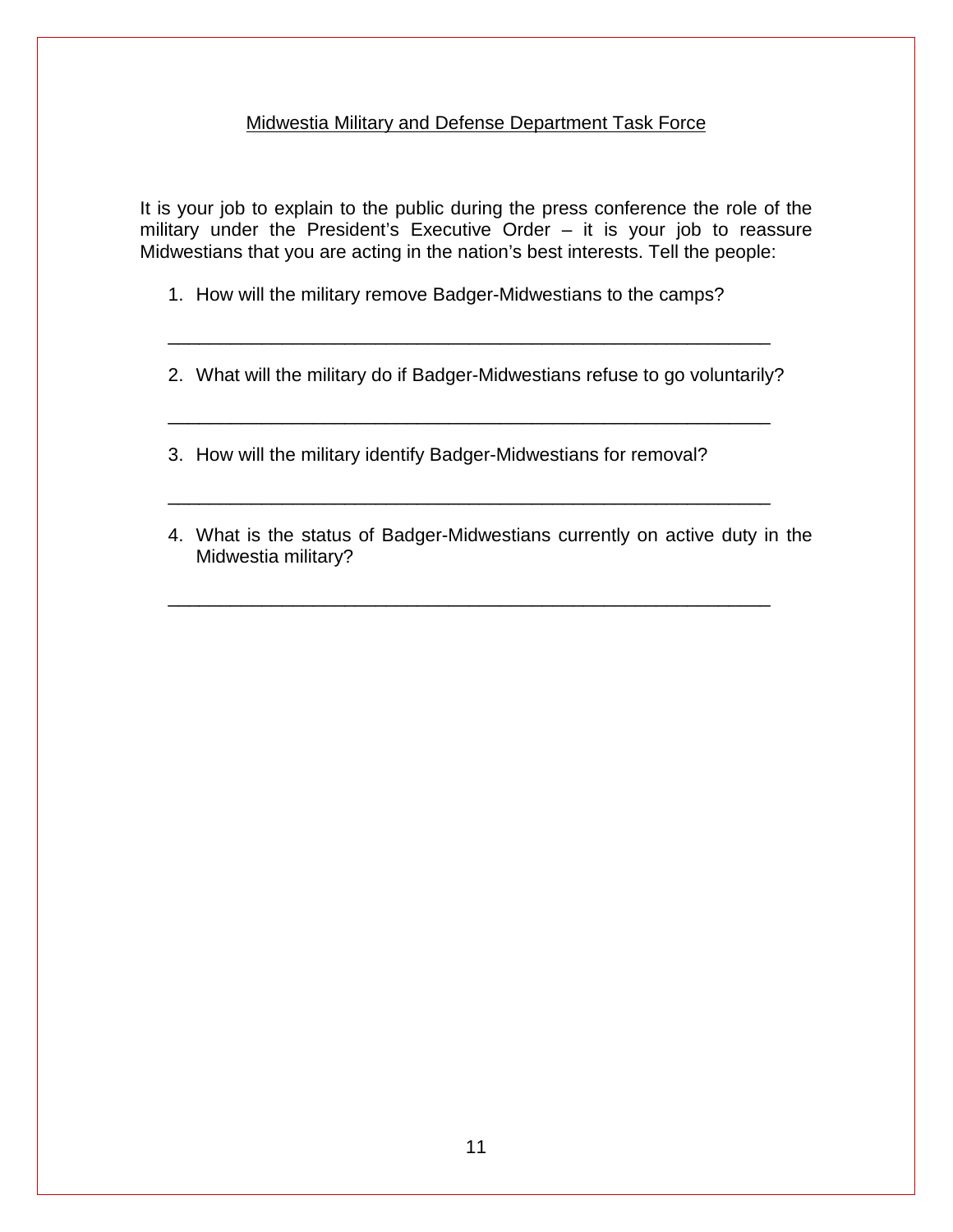### Guide to Student Discussions for Presenters

1. The MCRO's main legal argument against Executive Order "Operation Safe" is that Fred is a Midwestia citizen, and the government has not proved that he isn't loyal to Midwestia. He says he is being punished not because he did anything wrong, but just because his ancestors came from Badger Nation – a fact that Fred cannot control. Fred says he is just like all other Midwestia citizens who are not descendants of Badger Nation, and those people are not being relocated to military camps. If the Midwestia government is concerned about disloyal citizens, there are ways to identify those citizens that are less restrictive of freedom than simply putting large groups of people in military camps, such as engaging in legal investigations to ferret out traitors.

2. The Constitutional Public Policy Committee on National Security's main legal argument in favor of Executive Order "Operation Safe" is that the President has constitutional authority to protect Midwestia's national security. The President is concerned that Midwestia citizens who trace their ancestry to Badger Nation may still be loyal to Badger Nation, and so may pose a threat to Midwestia's security. There is no way to protect Midwestia's national security that is less restrictive of freedom, because there is no way to tell which persons of Badger Nation descent may still be loyal to Badger Nation, no matter how much legal investigation to ferret our traitors is done.

3. The National Association for the Advancement of Badger-Midwestians should talk about how Badger-Midwestians feel unfairly singled out. If forced to live in military camps for an undetermined length of time: what will happen to their jobs, their ability to go to school, their family pets? How will they pay to maintain their homes and who will care for their property? Will families be placed together in the same camp or separated? In the past, they have enjoyed equal status in Midwestian society, but because of this disparate treatment in internment camps, they will forever be outcasts in Midwestia, unfairly discriminated against in the job market and shunned in social settings.

4. The Military and Defense Task Force should be prepared to answer how Badger-Midwestians will be identified and singled out for relocation. What level of force may the military use if individuals refuse to relocate? What happens to Badger-Midwestians on active duty in the military? How will the military be instructed to respond to individuals in the camps who refuse to cooperate with military orders? Can the military eavesdrop on individuals in the camp? Record their every move on video cameras?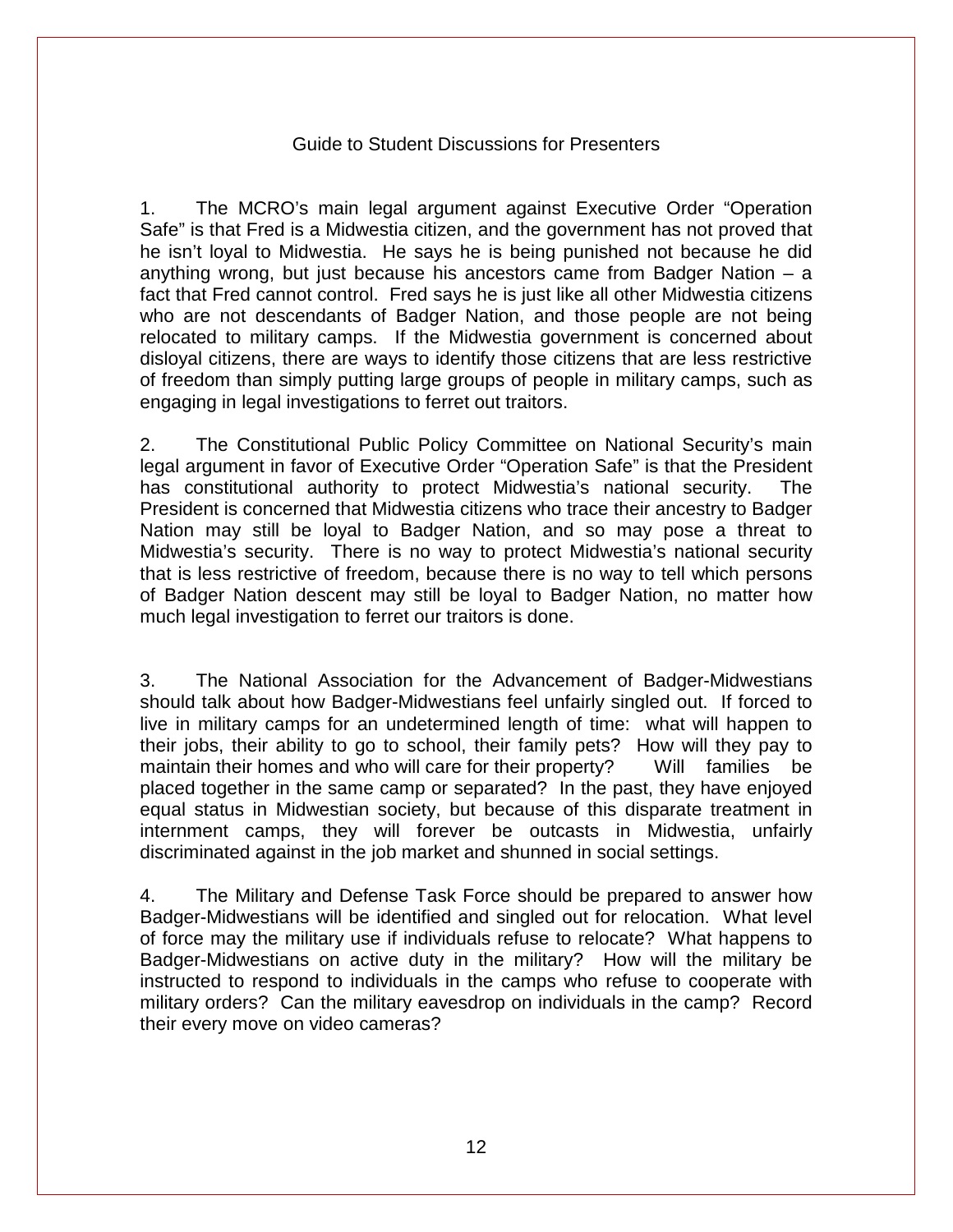### DID THIS REALLY HAPPEN?

The Case of *Fred K. v Midwestia* is based on a real United States Supreme Court case, *Korematsu v United States* (1944). Fred Korematsu refused to relocate to an internment camp under President Roosevelt's Executive Order to relocate 120,000 Japanese Americans to military camps during World War II. Fred Korematsu sued the United States to challenge his internment. He was convicted of violating the President's Executive Order; he was sentenced to 5 years probation and was forced to relocate to an internment camp. His case went to the United States Supreme Court in 1944 and the majority upheld his conviction in the lower courts.

United States Supreme Court Justice Frank Murphy, a Michigan native, wrote a stinging dissent to the majority opinion stating that all Americans are guaranteed equal protection under the law and freedom from unfair discrimination.

#### *(From Wikipedia):*

*Korematsu v. United States*, [323 U.S. 214](http://en.wikipedia.org/wiki/Case_citation) (1944), was a [landmark](http://en.wikipedia.org/wiki/List_of_landmark_court_decisions_in_the_United_States) [United States](http://en.wikipedia.org/wiki/Supreme_Court_of_the_United_States)  [Supreme Court](http://en.wikipedia.org/wiki/Supreme_Court_of_the_United_States) case concerning the constitutionality of [Executive Order 9066,](http://en.wikipedia.org/wiki/Executive_Order_9066) which ordered [Japanese Americans](http://en.wikipedia.org/wiki/Japanese_American) into [internment camps](http://en.wikipedia.org/wiki/Japanese_American_internment) during [World War II](http://en.wikipedia.org/wiki/World_War_II) regardless of citizenship.

In a 6-3 decision, the Court sided with the government,<sup>[\[2\]](http://en.wikipedia.org/wiki/Korematsu_v._United_States#cite_note-Richey2007-2)</sup> ruling that the exclusion order was [constitutional.](http://en.wikipedia.org/wiki/Constitutionality) Six of eight Roosevelt nominees sided with Roosevelt. The lone Republican nominee, [Owen Roberts,](http://en.wikipedia.org/wiki/Owen_Roberts) dissented. The opinion, written by Supreme Court justice [Hugo Black,](http://en.wikipedia.org/wiki/Hugo_Black) held that the need to protect against espionage outweighed [Fred](http://en.wikipedia.org/wiki/Fred_Korematsu)  [Korematsu's](http://en.wikipedia.org/wiki/Fred_Korematsu) individual rights, and the rights of Americans of Japanese descent. (The Court limited its decision to the validity of the exclusion orders, adding, "The provisions of other orders requiring persons of Japanese ancestry to report to assembly centers and providing for the detention of such persons in assembly and relocation centers were separate, and their validity is not in issue in this proceeding.") During the case, [Solicitor](http://en.wikipedia.org/wiki/United_States_Solicitor_General)  [General](http://en.wikipedia.org/wiki/United_States_Solicitor_General) [Charles Fahy](http://en.wikipedia.org/wiki/Charles_H._Fahy) is alleged to have suppressed evidence by keeping from the Court a report from the [Office of Naval Intelligence](http://en.wikipedia.org/wiki/Office_of_Naval_Intelligence) indicating that there was no evidence that Japanese Americans were acting as spies or sending signals to enemy submarines.

The decision in *Korematsu v. United States* has been very controversial. Korematsu's conviction for evading internment was overturned on November 10, 1983, after Korematsu challenged the earlier decision by filing for a writ of *[coram nobis.](http://en.wikipedia.org/wiki/Coram_nobis)* In a ruling